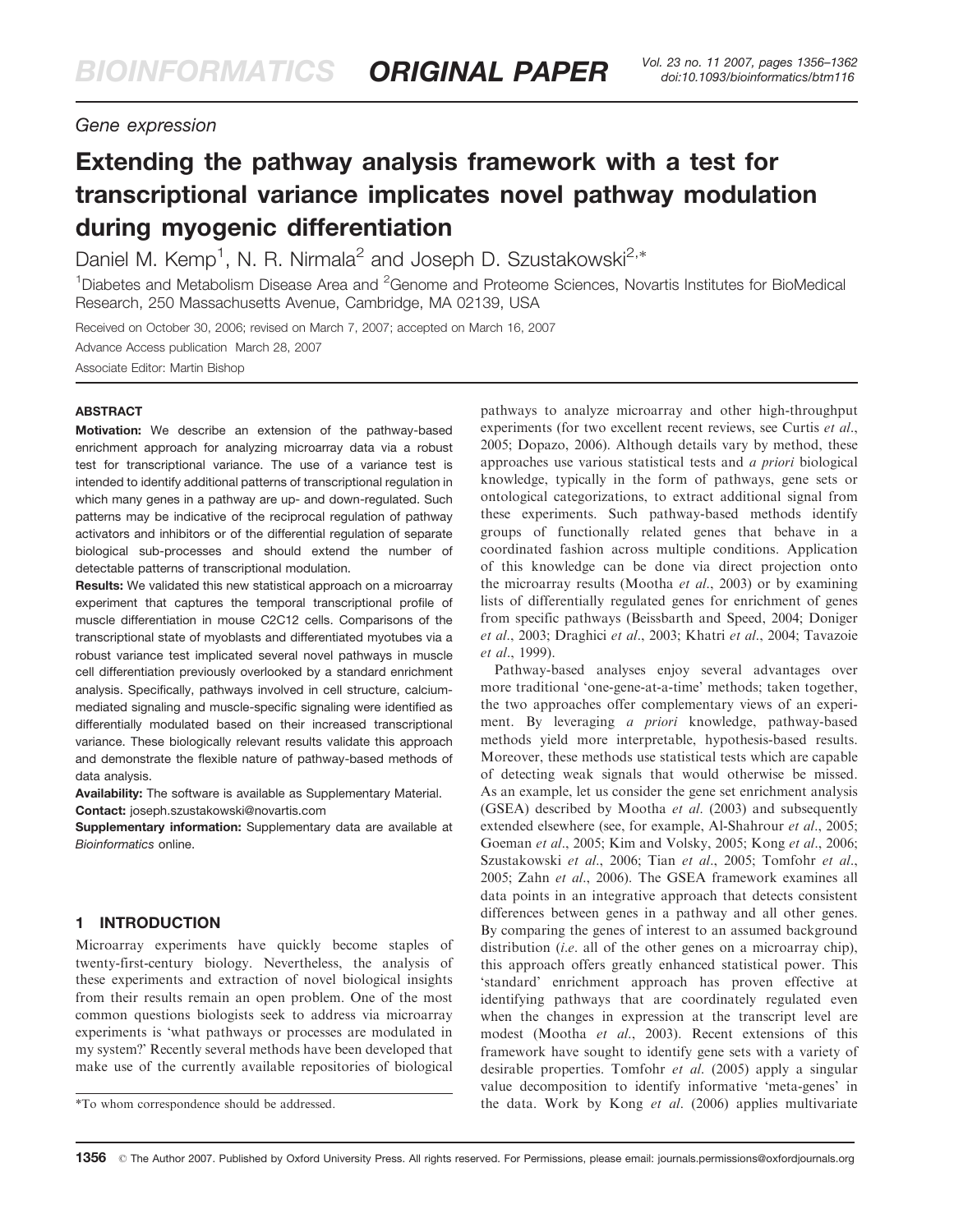statistical tests to identify differentially regulated gene sets. Another promising approach attempts to correlate patient survival times with gene sets (Goeman *et al.*, 2005).

Pathway-based methods share a common insight, that pathways can be modulated by modest (i.e. not statistically significant) but consistent transcriptional changes across many of their constituent genes. This insight has provided a sensitive approach that complements the traditional 'one-gene-at-a-time' approach for analyzing biological data. This insight however applies to only one mode of transcriptional regulation and assumes that available pathway data are accurate and conform to this model. Many pathways can be modulated in more complex and subtle ways than coordinated transcriptional upor down-regulation. As an example, consider the reciprocal regulation of pathway activators and inhibitors. If a particular pathway is activated, it is reasonable to expect to observe transcriptional up-regulation of that pathway's activators and a concomitant down-regulation of its inhibitors. We were therefore motivated to design additional analysis methods that could recognize more complex transcriptional patterns.

Here, we describe the application of a variance test to expand the repertoire of detectable transcriptional responses. Specifically, we have extended the GSEA framework to include the Levene test for homogeneity of variance as modified by Brown and Forsythe (LBF) (Conover et al., 1981). The LBF test operates on median-transformed data (see Methods for details) and has been shown to be robust and powerful relative to other variance tests (Conover et al., 1981). The LBF test is intended to complement the standard location-based enrichment analysis. By comparing the transcriptional variance of a pathway to the background variance observed in the experiment, we will be able to detect two additional patterns: pathways with increased variance compared to background, and pathways with decreased variance. Pathways with increased variance are likely to contain many genes that are substantially up- and down-regulated. Such a pattern may be indicative of the reciprocal regulation of pathway activators and inhibitors. When the numbers of up- and down-regulated genes are balanced, the overall expression pattern of the gene set would remain neutral, and the gene set would be undetected by the standard enrichment analysis. Increased variance may also be indicative of the differential regulation of distinct subprocesses that are described in larger gene sets. In contrast, pathways with decreased variance do not necessarily suggest a particular form of modulation. Pathways with decreased variance across a number of conditions may be under tight transcriptional regulation and consequently may be detected more often by standard enrichment analyses as well. In this article, we describe a detailed comparison of the LBF test relative to other statistical tests and demonstrate that it can reveal additional biological interpretations missed by other tests.

## 2 METHODS

GSEA uses microarray experiment measurements for a system under two different conditions as input. For these analyses, we sorted genes based on their relative expression  $r_i$  between condition<sub>1</sub> and condition<sub>2</sub>:  $r_i = \mu_{i,1}/\mu_{i,2}$ , where  $\mu_{i,j}$  is the average expression value for gene i under condition j. Typical comparisons would include diseased versus normal and control versus treated samples.

Each available gene set is projected on to the data one-at-a-time. This projection of a priori biological knowledge divides the genes into two groups: those genes known to be involved in a specific pathway  $k$  (with corresponding expression ratios  $R_k$ ) and all other genes (with expression ratios  $R_k$ ). The genes not in a specific pathway serve as a background distribution that reflects the overall biological and technical noise in the data. By applying tests to the expression levels of the genes in these two distributions, one can determine if the behavior of genes in a pathway presents a signal that is detectable with some confidence above the background noise inherent in the experiment. More formally, one can test the null hypothesis  $S(R_k) = S(\tilde{R}_k)$ , where S is a test statistic chosen to capture a transcriptional signal of interest. This partitioning increases the statistical power of any test used. Whereas a 'one-geneat-a-time' analysis has statistical power limited by the number of available replicates (typically  $n \leq 5$ ), partitioning the data in this fashion effectively integrates the behavior of all of the genes in a pathway (typically  $10 < n < 500$ ) and exploits the large number of total measurements made on each chip as a background distribution (typically  $n > 10000$ ). This overall increase in statistical power makes pathway-based analyses both more sensitive and specific than other 'one-gene-at-a-time' methods.

For this article, we applied three separate statistical tests to the partitioned data: the Wilcoxon ranked sum test, the LBF test and the Kolmogorov Smirnov (KS) test. The Wilcoxon test (Siegal, 1956) represents the standard location-based enrichment analysis and is intended to identify those gene sets with coordinate differential expression. The KS test (Siegal, 1956) is an omnibus test that should be sensitive to a host of distributional differences including (but not limited to) location and spread. The KS test is used here as a reference point to estimate the overall difference in expression patterns for each gene set compared to background. The LBF test is used to locate gene sets with unusually high or low variance compared to background and is applied to  $log(r_i)$  values. The LBF test first transforms the data according to  $Z_{ij} = |X_{ij} - \text{median}(X_i)|$ , where  $X_{ij}$  corresponds to the *j*th data point from the ith sample. A one-way analysis of variance is then applied to the  $Z_{ij}$  values to test for homogeneity of variance. We chose the LBF test over other tests because it provides cleaner results with fewer false positives and it maintains information about the relative magnitudes of the variances tested (see Supplementary Material).

Here, 535 gene sets were used in this analysis, culled from several sources: KEGG  $(n = 103)$  (Kanehisa et al., 2006), Celera/Panther ontology ( $n = 204$ ), Celera public pathways ( $n = 56$ ), Jubilant/Pathart  $(n = 171)$  and expert curation  $(n = 1)$ . (Links to these and other pathway repositories are provided in Supplementary Material.) We applied the false discovery rate (FDR)  $q$ -value multiple testing correction (Storey and Tibshirani, 2003a,b) to all P-value outputs by a specific statistical test to account for the large number of gene sets tested against the data.

We analyzed gene transcription microarray data that captured the differential expression during the temporal progression of muscle stem cell differentiation (Szustakowski et al., 2006). The mouse C2C12 myoblast cell line served as a model of late stage (terminal) myogenesis, such that induction of these proliferating mononucleate cells caused cell-cycle arrest and cell fusion to form myotubes that physically contracted and displayed characteristic molecular features of skeletal myocytes.

C2C12 mouse skeletal myoblasts were cultured in DMEM high glucose with 10% FBS and 1% penicillin/streptomycin (Gibco), and maintained at  $37^{\circ}$ C and  $5\%$  CO<sub>2</sub>. Differentiation of C2C12 myoblasts into myotubes was achieved by culturing cells in media containing reduced serum concentration (2% v/v) for up to 5 days with media changes every 2 days. C2C12 cell RNA was harvested using the RNeasy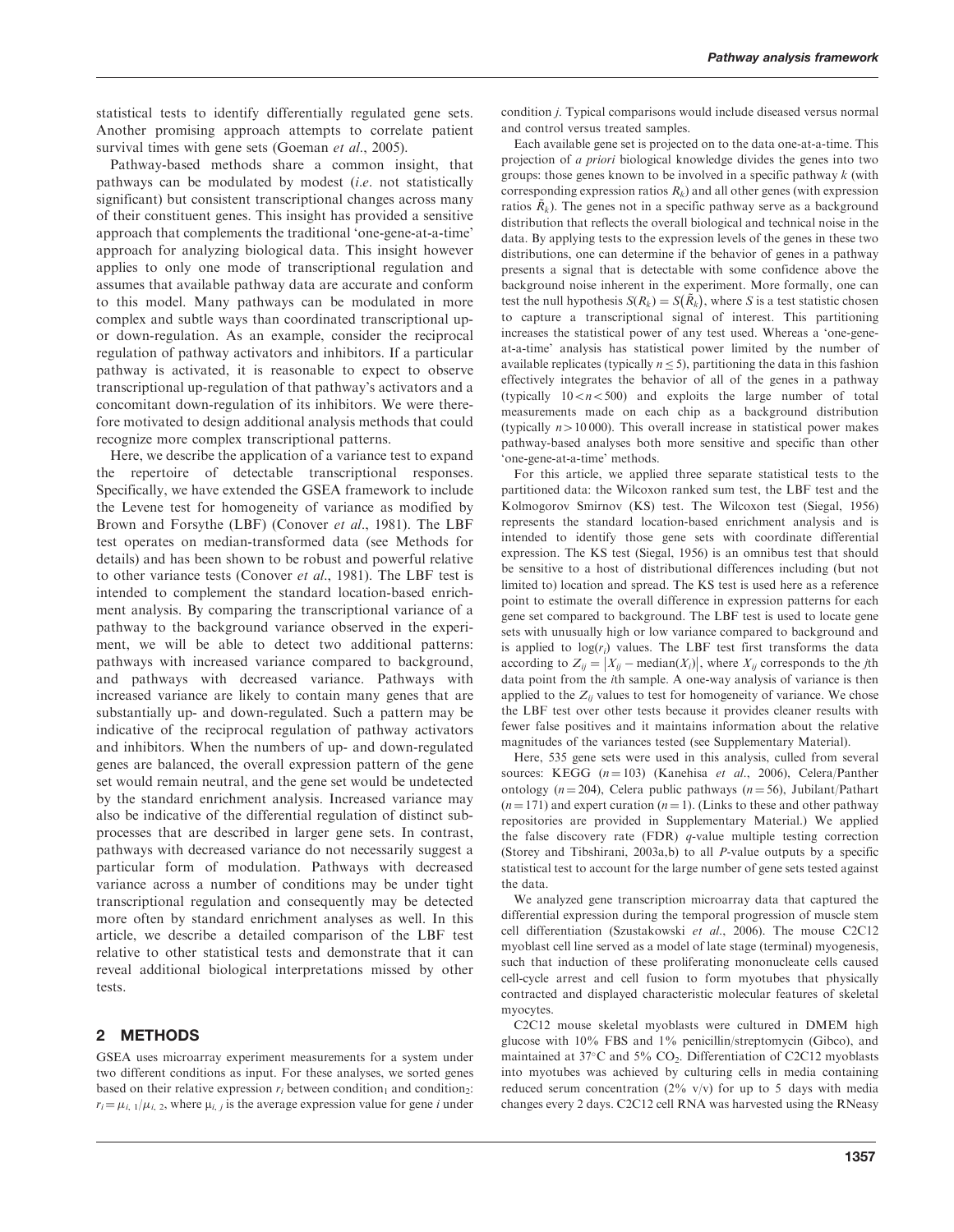Midiprep kit (Qiagen) following the manufacturer's instructions. Cells were cultured in 6-well plates and a time course of differentiation was performed. Induction of differentiation was initiated at time 0, when cells were confluent, by reducing the serum concentration in the wells to  $3\%$  v/v. Cells were lysed for RNA preparation at Days  $-1$ , 0, 0.25, 1, 2, 3, 4 and 5 post-differentiation. RNA was analyzed using the Affymetrix mouse whole genome microarray, MOE430 PLUS 2.0. Each time point was performed in triplicate, from independent experiments.

Microarray data were normalized using the RMA package (Irizarry et al., 2003) with default settings. Normalized values were returned to a linear scale via base-2 exponentiation and scaled to a 2% trimmed mean of 150. Probesets with expression values less than 100 on more than 75% of the chips were discarded as low- or non-expressed. Pathway analyses were performed to compare the transcriptional profiles of C2C12 cells at  $Day - 1$  (myoblasts) and Day 5 (myotubes) of this experiment. An implementation of the methods described here are available as Supplementary Material.

#### 3 RESULTS

Here, 95 of the 535 gene sets were deemed significantly modulated by at least one of the three tests at a FDR q-value threshold of  $1E - 3$  (see Supplementary Table 1 for results for all 535 gene sets). A graphical overview of these gene sets is presented in Figure 1. The Wilcoxon and LBF tests return almost identical number of gene sets  $(n = 50, n = 48, \text{ respectively})$ tively), whereas the omnibus KS test appears to capture the most variation in the data  $(n = 61)$ . When considering all three tests, we observe that the LBF test returns the largest number of unique results  $(n = 29)$  followed by the KS test  $(n = 9)$  and Wilcoxon test  $(n = 4)$ . The large intersection of Wilcoxon and KS results  $(n = 45, 90\%$  of Wilcoxon results, 74% of KS results) suggests they are largely capturing similar patterns in the data. In contrast, the LBF test exhibits substantially less overlap with the other tests, sharing 18 out of 48 gene sets with the KS test (38%) and 12 of 48 gene sets (25%) with the Wilcoxon test. These results confirm LBF is sensitive to different patterns than the other methods. These trends also hold true for other  $q$ -value thresholds (see Supplementary Fig. 1).



Fig. 1. A Venn diagram depicts the intersection of statistically significant gene sets returned by each of the three statistical tests.

The relative concordance of the test results are reiterated when we take a more granular look at the data. Supplementary Figure 2 presents pairwise scatterplots of the P-values returned by each test for all 535 gene sets used here; Pearson correlation coefficients of  $log(P$ -values) are presented in Supplementary Table 2. The LBF and Wilcoxon results show relatively weak correlation (0.45) as do the LBF and KS results (0.51), reinforcing the uniqueness of the LBF results. In contrast, the Wilcoxon and KS tests display good agreement with a correlation of 0.87. Upon inspection, it was determined that the muscle contraction gene set returns highly significant P-values for all three statistical tests and is an outlier for both the LBF test (muscle contraction  $P = 1.6E-59$ , next best  $P$ -value = 1.4E-24) and the Wilcoxon test (muscle contraction  $P = \sim 0$ , next best P-value = 3E-28) and may therefore artificially inflate these correlation coefficients. Removing this gene set confirms this observation as the correlation between the LBF and Wilcoxon test is reduced from 0.45 to 0.28, while the other correlations remain relatively unchanged  $(LBF-KS = 0.51; Wilcoxon-KS = 0.88).$ 



Fig. 2. Example data for two gene sets returned only by the LBF test: 'cell structure' and 'calcium-mediated signaling'. The histograms on the left depict the distribution of expression ratios for probesets within a gene set and all other probesets. The scatterplots on the right indicate the average expression values for all probesets in myotubes at Day 5 versus myoblasts at  $Day - 1$ . Black dots mark probesets within the gene set of interest, gray dots indicate all other probesets. Note that in the Wilcoxon test, the *P*-value returned for these gene sets are not statistically significant because of the approximately equivalent contributions of up- and down-regulated genes.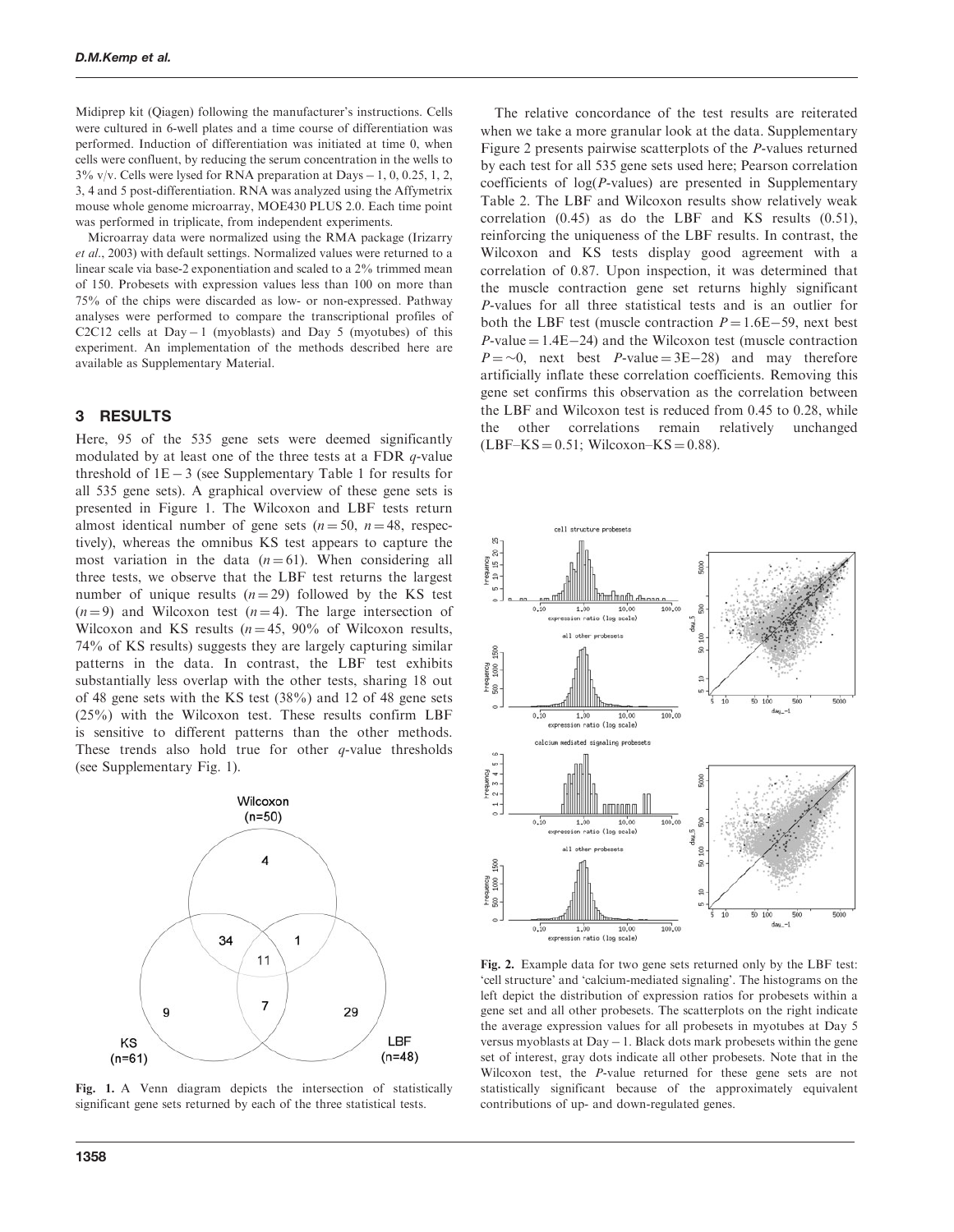#### 3.1 Gene sets uniquely identified by LBF

Twenty-nine gene sets were returned as differentially regulated by only the LBF test (Supplementary Table 3). To be useful, the LBF test must return gene sets that are not only unique, but that lead to novel insights or understanding of the underlying biological processes at work during myoblast differentiation. Manual inspection of these 29 gene sets reveals that the LBF results implicate three general processes in myoblast differentiation: cell structure reorganization,  $Ca^{++}$ -dependent signaling and muscle-related signaling. These gene sets tend to contain balanced numbers of up- and down-regulated transcripts and are therefore not detected using a conventional enrichment analysis approach with the Wilcoxon test (see Fig. 2 for examples). Taken together, these results validate the viability of variance tests for garnering additional, biologically relevant insights from microarray experiments. A closer examination of these gene sets is presented below.

3.1.1 Cell structure During differentiation of skeletal myoblasts, the morphology and structure of the cell is profoundly altered, such that mononucleated cells fuse to form multinucleated myotubes containing as many as 20 nuclei per cell. This complete reorganization of the cell's structural framework leads to significant transcriptional variance with respect to cell-structure-related genes. Myotube formation requires the reorganization of subcellular architecture to implement the contractile properties necessary for mature muscle fiber function (Charge and Rudnicki, 2004). The three cytoskeletalrelated gene sets tested in this analysis, 'cell structure,' 'cell motility' and 'cytoskeletal regulation by rho gtpase,' were each found to be significantly regulated based on their increased variance but were not identified as significantly enriched by either the KS or Wilcoxon tests. This result suggests that cytoskeletal modifications are accomplished not through the switching on or off of a single transcriptional program, but rather through a careful re-balancing of the structural protein complement expressed within the cells.

The Rho family of small GTPases is involved in a diverse array of structurally related cellular processes including regulation of actin cytoskeleton, cell polarity and microtubule dyamics (Bishop and Hall, 2000; Bokoch, 2000; Etienne-Manneville and Hall, 2002; Hall, 1998). These proteins are members of the Ras super family of small GTPases, and are similar to Ras proteins in size and sequence (Chardin, 1991). Expression and level of activation of distinct members of the Rho family starkly differs depending on the cell type and growth conditions, and recent evidence suggests the dynamic relationship between the Rho-GTPases during skeletal myogenesis (Takano et al., 1998), such that RhoA appears to be regulated by cell–cell adhesion and insulin/IGF signaling, both intrinsic to the myogenesis program. Other members of the Rho GTPase family, including Rac1 and Cdc42 are critical to myogenesis, although their specific role is unclear.

3.1.2  $Ca^{++}$  signaling and transport Contraction of skeletal myofibrils is a fundamental mechanism that clearly defines this tissue from most others (Chin, 2005). Notably, the C2C12 myotubes are highly contractile, analogous to type 1 (fast twitch) myofibers, and therefore exhibit a gene expression

signature that enables the integrity of this functional apparatus. Skeletal muscle contractility is stimulated by release of  $Ca^{++}$ from the sarcoplasmic reticulum into the cytosol. ATPdependent pumps return  $Ca^{++}$  from the cytosol to the sarcoplasmic reticulum to lower cytosolic  $Ca^{++}$  levels and ultimately cease contraction. Given the central role of  $Ca^{++}$ signaling in muscle contractility, it is reasonable to find several  $Ca^{++}$ -related gene sets differentially regulated between contracting myotubes and non-contractile myoblasts. The available gene sets explicitly relating to calcium signaling and transport included 'calcium-mediated signaling' and 'calcium ion homeostasis,' each of which was detected by the LBF test (Supplementary Table 3). Genes related to  $Ca^{++}$  signaling in the context of functional skeletal muscle were up-regulated, such as troponin, adrenergic receptor beta 2, calsequestrin and triadin among others. However, genes related to  $Ca^{++}$  signaling in other cellular contexts such as a GPCR second messenger signaling were down-regulated, including calmodulin and various protein kinase C species. Such reciprocal regulation of  $Ca^{++}$  signaling mechanisms is critical in defining the intracellular state of the myocyte, and to maintain the appropriate and optimized cell phenotype.

3.1.3 Muscle-related signaling Several muscle-related signaling pathways were identified by the LBF analysis (Supplementary Table 3). The nicotinic acetylcholine receptor signaling gene set includes a subset of highly up-regulated genes directly involved in muscle contraction. Several cholinergic receptors that are found at the motor end plate are substantially up-regulated as are genes involved in the actin/myosin crossbridge activities and a voltage-dependent  $Ca^{++}$  channel. In contrast, various myosin isoforms are down-regulated, which compromise the overall shift in pathway expression. The myosin complement of various muscle types including cardiac muscle, smooth muscle, as well as fast- versus slow-fiber-type skeletal muscle varies substantially. This myosin signature for a specific muscle type is important for specialized function, and hence the distribution within C2C12 myotubes involves up- and down-regulation of several myosin isoforms in order to achieve the correct balance that underlies contractile function.

The functional role of FGF2 signaling during the myogenic program is currently emerging in the literature. A role in wound healing has been demonstrated such that delivery of FGF2 to excisional muscle wounds enhanced skeletal muscle repair and triggered angiogenic responses that subsequently remodeled into arteriogenes (Doukas et al., 2002). At the myoblast level, FGF2 was shown to enhance proliferation of C2C12 cells and attenuate differentiation via activation of p44/p42-MAPK and suppression of Akt (Tortorella et al., 2001). Such data implicates FGF2 in the myogenic program and thus appearance of this pathway in the current data set is consistent, and notably this was identified by LBF analysis only.

## 3.2 Gene sets with low variance

One advantage the LBF test holds over other robust variance tests such as Fligner–Killeen (Conover et al., 1981) is that it maintains information about the relative magnitudes of the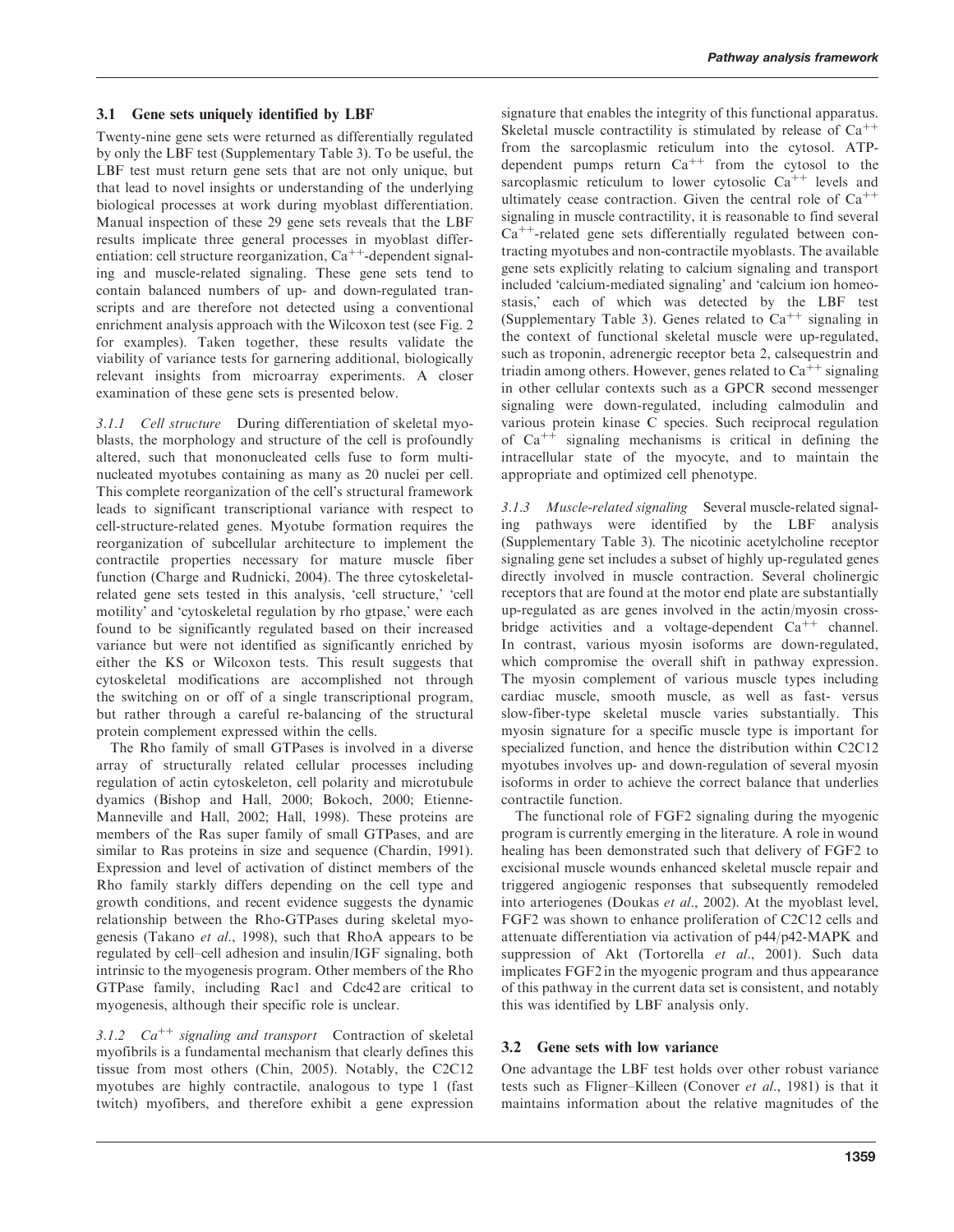variances tested. That is to say, LBF results describe not only if a gene set has different variance than the background, but also if its variance is larger or smaller than the background. Of the 48 gene sets returned by the LBF test, 7 have reduced variance. These gene sets (Supplementary Table 4) represent three categories of biochemical activities: protein biosynthesis, mRNA transcription and oxidative metabolism (Fig. 3).

Gene sets with tight variances do not easily lend themselves to interpretation. Although it is clear that these gene sets appear to be under tight transcriptional control, the purpose and mechanism of this control cannot be deduced from a single microarray experiment and warrants further investigation. Nevertheless, examination of the content of these gene sets offers one potential explanation. All three of these gene sets include large, multiunit complexes. These include protein biosynthesis: ribosomal proteins, mitochondrial ribosomal proteins, eukaryotic translation initiation factor, eukaryotic translation elongation factors; oxidative metabolism: ATP synthase, cytochrome c oxidase, NADH dehydrogenase, succinate dehydrogenase complex, ubiquinol cytochrome c reductase; mRNA transcription: CCR4-NOT transcription complex, polymerase (RNA) II (DNA directed). The stoichiometry of complex assembly may necessitate tighter transcriptional control in these pathways. For example, balanced transcription of ATP synthase subunits may be the most efficient way to maintain proper levels of the assembled protein complex. Unbalanced expression of a particular protein subunit might, in fact, have a deleterious effect on the overall pathway function via sequestration or other molecular dysfunction. In contrast, enzymatic or signaling pathways devoid of large complexes may make use of differentially regulating individual genes if their products participate in a rate-limiting step or serve as signal transducers or messengers.

These findings are in agreement with another recent study that identified the ribosome and oxidative phosphorylation gene sets among those with tightly correlated expression patterns across an independent data set (Huang et al., 2006). Interestingly, the initial application of GSEA also identified oxidative phosphorylation as differentially regulated in muscle samples from type-2 diabetics (Mootha et al., 2003). If the tight transcriptional patterns of these genes sets were to be observed across multiple experiments, one would need to consider the downstream effects on computational analyses. In principle, tightly coordinated gene sets would present cleaner signals more easily detected above background noise and would therefore be more amenable to detection by various enrichment-based analysis methods.

#### 3.3 Gene sets identified by all three tests

A number of gene sets are identified as differentially regulated by all three tests (Supplementary Table 5). In general, these gene sets correspond to broad processes that are intimately involved in the differentiation process and undergo substantial modulation (see Fig. 4 for examples). These gene sets tend to be somewhat larger in size as well (means =  $205.7$ , 61.2;  $P = 0.018$ ). Given the size of these gene sets and the broad spectrum of processes they encompass, it is not surprising that these gene sets exhibit a number of different statistically significant



protein hiorietheair probacate

Fig. 3. The protein biosynthesis, oxidative phosphorylation and MRNA transcription gene sets all exhibit reduced transcriptional variance compared to background. Figure layouts are as in Figure 2.

rearrangements. It is likely that each of these sets contains positive and negative regulators of these processes and correspond to a number of sub-processes or pathways that function independently of each other. Several gene sets including muscle contraction (top panel) and cell communication (bottom panel) exhibit transcriptional changes that are large in magnitude and broad in scope. Such gene sets are detected as significantly modulated by all three statistical tests.

#### 4 CONCLUSION

We have described an extension of the pathway-based enrichment framework to include a test for the variance of transcriptional responses. Application of the LBF test extends the repertoire of detectable transcriptional responses beyond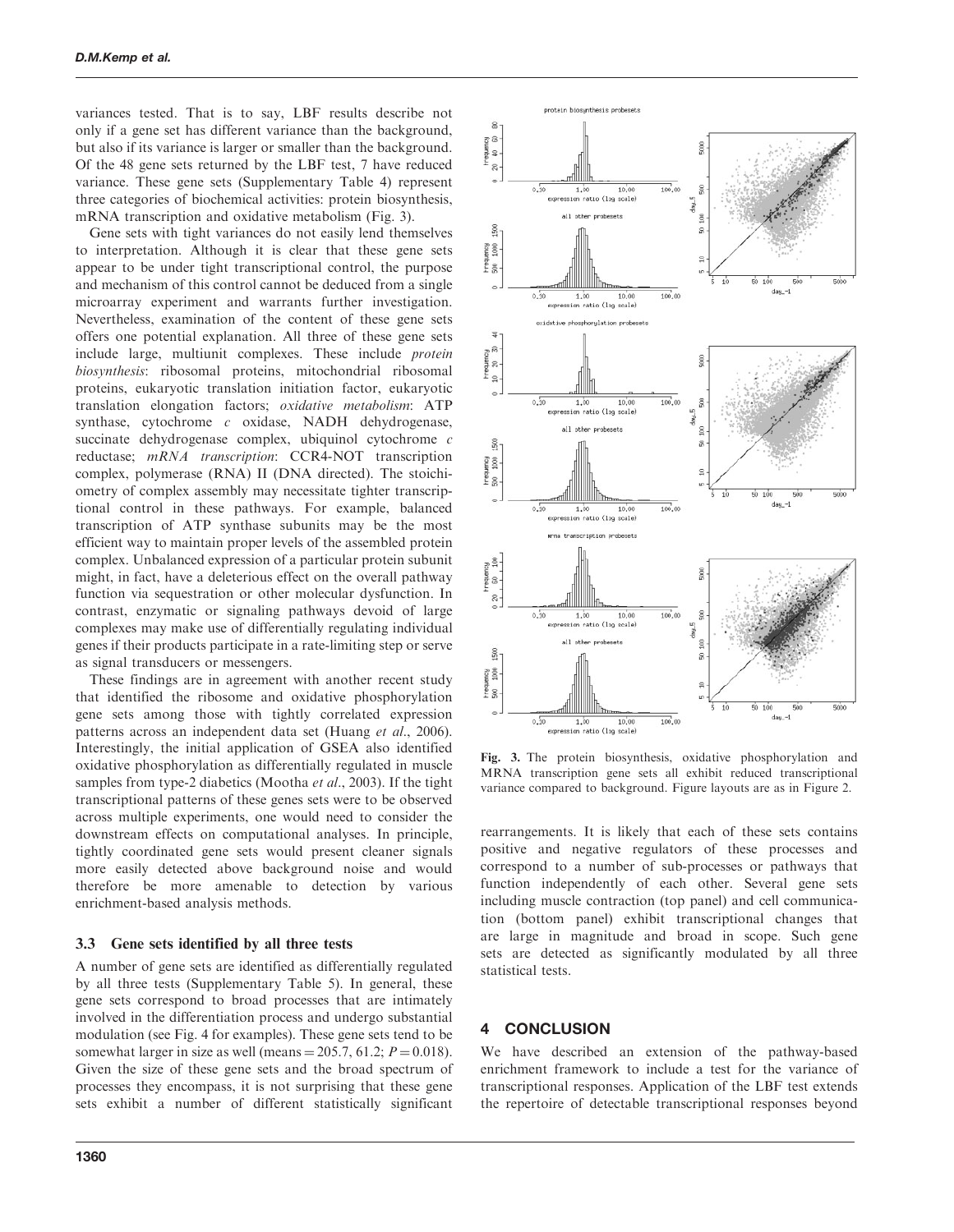

Fig. 4. Several gene sets including muscle contraction (top panel) and cell communication (bottom panel) exhibit transcriptional changes that are large in magnitude and broad in scope. Such gene sets are detected as significantly modulated by all three statistical tests. Figure layouts are as in Figure 2.

simple coordinated shifts to account for the complexities of biological processes as well as the vagaries of existing pathway knowledge. When applied to microarray data that captures the transcriptional shifts accompanying myogenesis, the LBF test unearths additional differentially regulated pathways previously overlooked by a standard enrichment analysis. Specifically, the LBF test implicated the modulation of processes related to  $Ca^{++}$  signaling, cell structure and musclespecific signaling during C2C12 mouse skeletal myoblast differentiation. These responses tend to contain similar numbers of up- and down-regulated genes and were therefore missed by the standard enrichment analysis. The calciummediated signaling results illustrate the LBF test's ability to identify modulations in the presence of imperfect or loosely annotated gene sets. Although the calcium-mediated signaling gene set is accurately labeled, it includes genes involved in two distinct biological processes: muscle contractile signaling and second messenger signaling. Nevertheless, the LBF test picks out this gene set because of the reciprocal behavior of the genes that drive these two mechanisms. In contrast, both the standard enrichment analysis and KS test fail to detect these patterns. Instead these tests bump into a common limitation of available pathway databases which sometimes lump together related but separate processes into one category. This result suggests a method for improving pathway annotations. If a pathway such as 'calcium-mediated signaling' were to consistently show modulation across a number of different conditions via

variance tests it may be worthwhile to dissect such a pathway into smaller, coordinately transcribed subsets. In this way, the analysis of several experiments would serve to feedback into the reservoir of available biological knowledge and facilitate more detailed and precise analyses of future experiments.

The application of a variance test is accompanied by a downstream need for more careful interpretation of results. The standard location-based enrichment technique identifies simple transcriptional patterns that lend themselves to easy interpretation: a particular pathway is either coordinately up- or downregulated. In contrast, a significant LBF test P-value indicates that a pathway is modulated without an indication of the nature of the modulation. As an example, the 'calciummediated signaling' result clearly indicates that calcium homeostasis genes are being differentially modulated. It is only upon closer inspection of the constituent genes that we recognize this is a result of activation of muscle-related genes and deactivation of genes involved in other types of calcium signaling in this experiment. In another biological system, we might see a reciprocal behavior with activation of calcium second messenger signaling genes and inactivation of calcium muscle contraction genes. Both experiments would return a significant LBF result predicated on very different underlying biological phenomena.

The introduction of pathway-based analysis methods has provided a definitive step forward in microarray data mining. Through application of the LBF variance test, we have demonstrated the extensible nature of this framework. It should be noted that while the LBF test enhances the number and types of detectable biological responses, we believe there is still considerable room for the application of additional statistical tests in the use of pathway-based methods. Both tests used above identify fairly simple patterns. It is our belief that more complex patterns remain to be culled. As evidence, consider the results from the KS test which include nine gene sets whose modes of regulation are not explained by either the Wilcoxon or LBF tests. We foresee several natural avenues for the evolution of these pathway-based approaches. In the short term, we expect additional types of statistical tests may be designed to identify more complex or subtle patterns of regulation. These methods will advance in parallel with the increased knowledge base of biological pathways. While better delineation of pathways will improve these methods in the short term, one can hope that increased understanding of pathway topologies will lend itself to a broad application of more sophisticated computational techniques to high-throughput data sets.

#### ACKNOWLEDGEMENTS

The authors thank Penelope Kosinski for discussions motivating the application of a variance test; Leah Martell and Mathis Thoma for advice on statistical tests; Qicheng Ma for general methodological discussions; Stephen Elliman for feedback on various gene sets; the anonymous reviewers for their constructive feedback and suggestions.

Conflict of Interest: none declared.